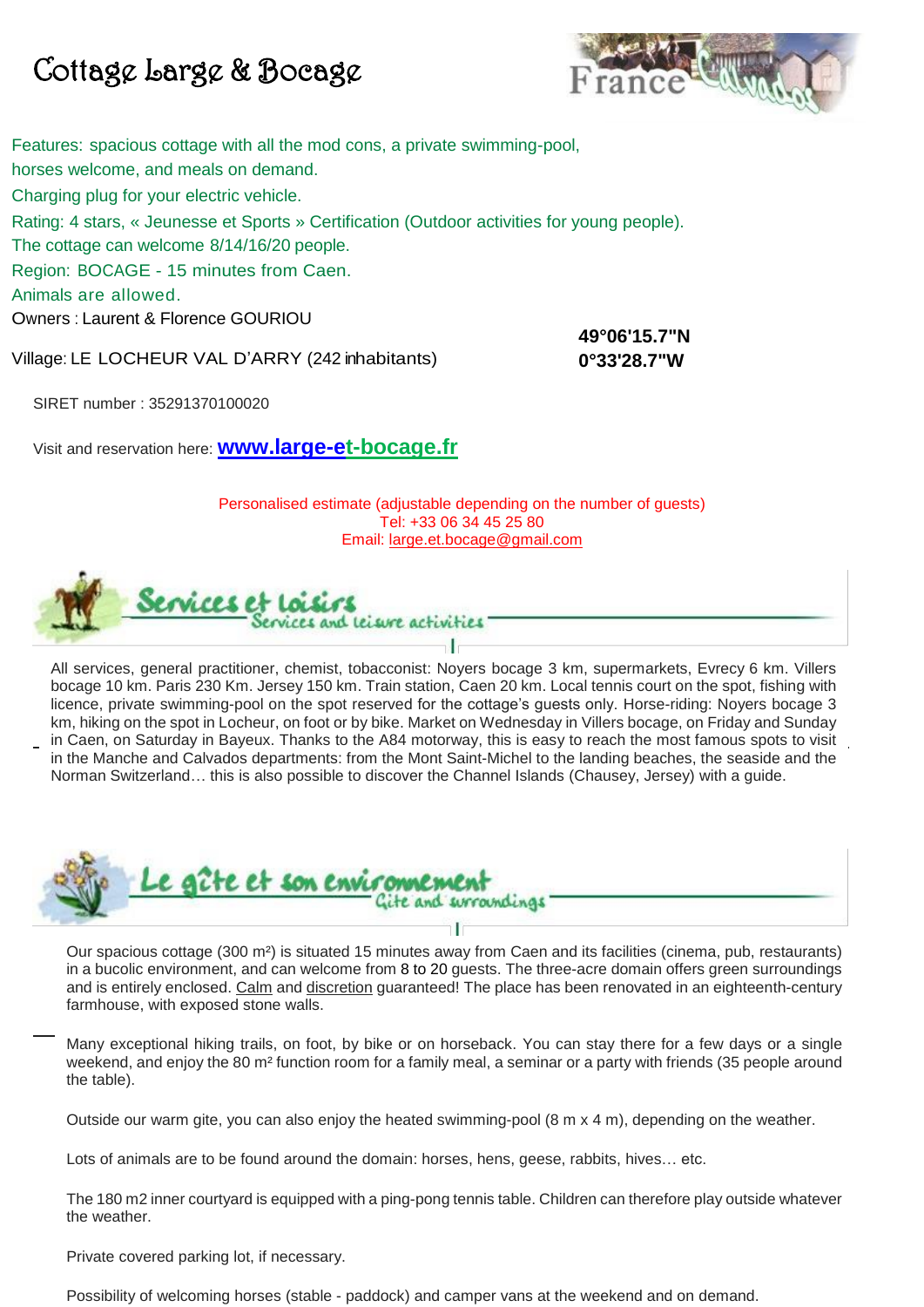## **ACCESS AND KEY COLLECTION at the gite with the owners, who live on the spot.**

te access and key collection

« Large & Bocage »

On the northern bypass of Caen, follow the direction "Rennes Mont Saint-Michel A84".

Take the A84 motorway exit N°47 "EVRECY CHEUX MONDRAINVILLE".

Accès et remise de clés

Follow the N175 main road to Noyers Bocage.

Turn left at the water tower « Route de Le Locheur » and go straight ahead on 3 km until you get to the stop sign. (Beware: there are other cottages in the village, don't take the wrong path). **Turn right** (100 m) and then turn right again at the sign « La montée » on a no through road, you will see a big press wheel on the left, as well as a pillar with a milk pot on top of it.

Keep on driving 100 meters. Turn left at the high gate facing the Holy Virgin statue. Enter the courtyard.



**GPS Coordinates : 49°06'15.7"N 0°33'28.7"W**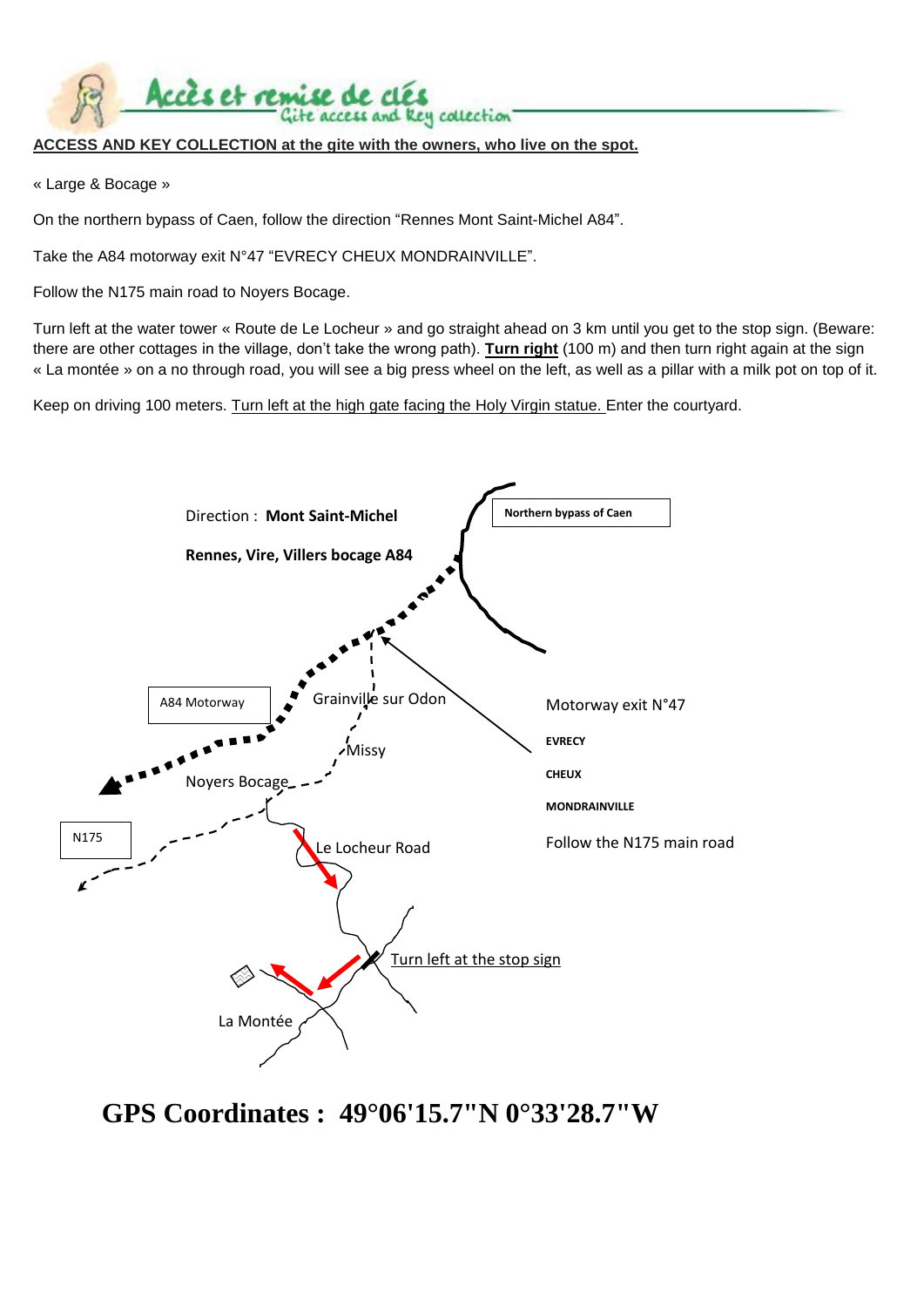

## Ground floor:

Furnished living-room (15 seats) with a fireplace.

Bathroom (shower) with toilet.

**JERSEY Bedroom**: 2 beds (2 m x 90 m – can be joined together), closet, shelves. Adjoining bathroom with toilet.

**MINQUIERS Bedroom**: 2 beds (2 m x 90 m – can be joined together), closet, shelves. Adjoining bathroom with toilet, 1 comfortable double sofa bed.

Very large eating-room (72 m²), 35 seats.

Fully-equipped kitchen, range cooker with 5 rings, 300-liter cold room, fridge with freezer, dishwasher,1 sofa bed.

## *First FLOOR:*

**HERM bedroom**: 2 beds (2 m x 90 m – can be joined together), closet, shelves.

**SERCQ bedroom**: 2 beds (2 m x 90 m – can be joined together), closet, shelves.

**CHAUSEY bedroom**: 2 beds (2 m x 90 m – can be joined together), closet, shelves. 4 baby's cots at your disposal and 1 baby-changing table.

Large bathroom.

Private toilet.

**GUERNESEY bedroom**: 2 beds (2 m x 90 m – can be joined together), closet, shelves. Adjoining bathroom with toilet, 2 comfortable double sofa beds.



Fridge with freezer, 300-liter cold room, electric extractor hood, range cooker with 5 rings, oven, microwave, pressure cooker, electric coffee maker and kettle, toaster, cookware, tableware, whisk, raclette grill for 16 people, dishwasher, shared washing machine and dryer, drying rack, duvets, iron and ironing board, vacuum cleaner, 1 home cinema, DVD player, internet access (router), books, board games, toys, heater, double glazing, 3 baby's cots, 2 high chairs, 1 baby-changing table. Garden furniture, deckchairs, BBQ, swing.

Private swimming-pool heated by solar panels (120 m<sup>2</sup>), from May to Sept. 8 m x 4 m (depth: 1.50 m) depending on the weather.

Charging plug for your electric vehicle nearby.